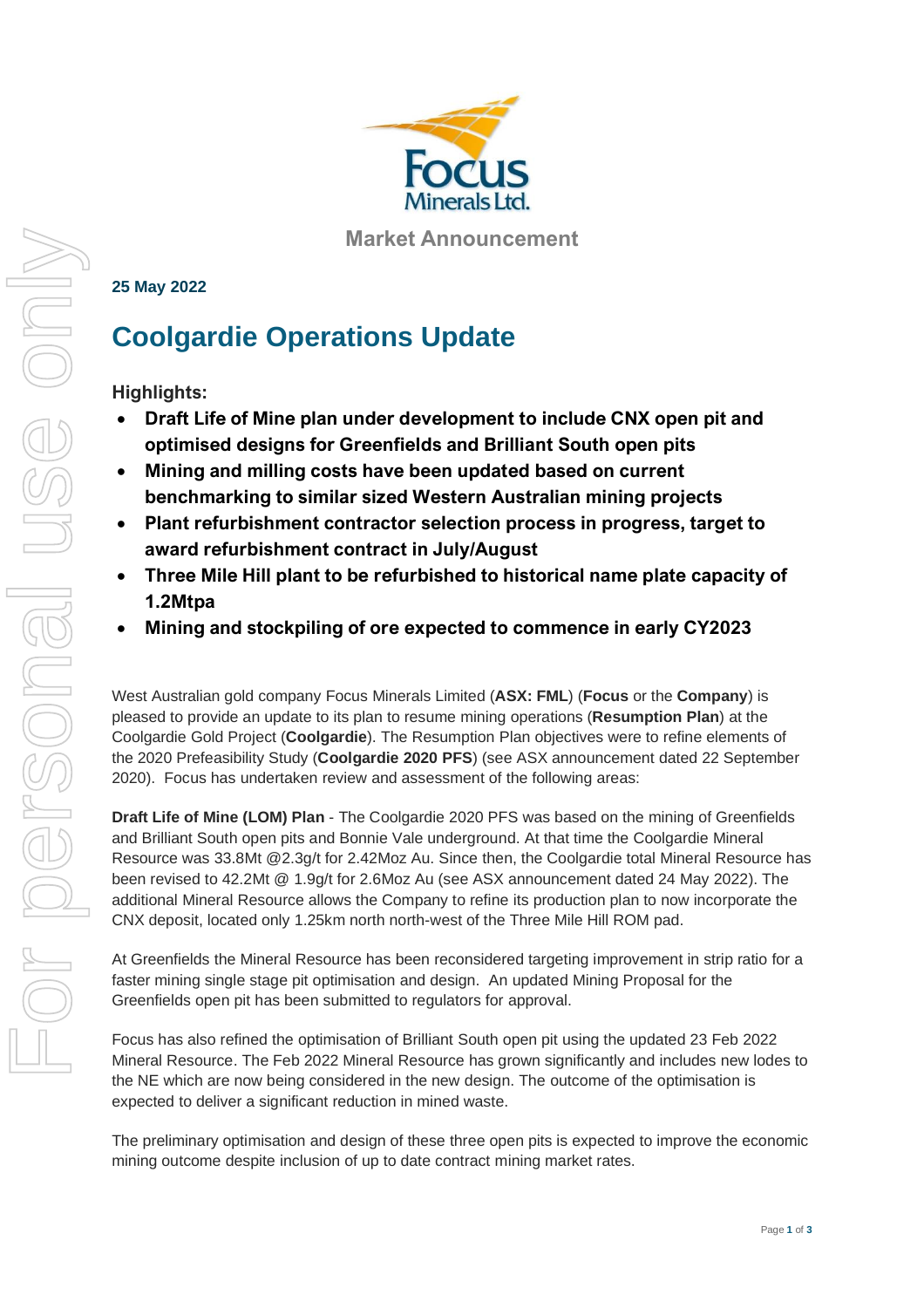At present, the Bonnie Vale underground project is undergoing a more detailed engineering assessment than the 2020 PFS design and costing. Geotechnical drilling will commence in June to be included in an updated design.

The Company is also well advanced in submitting a mining proposal for the Big Blow deposit. It shows potential for a small mining project for toll milling at a regional processing plant to bring in early cash flow. The Mineral Resource may have further potential as a future underground operation. The Company is also assessing the viability of toll treating low-grade stockpiles and has completed grade control drilling at Dreadnought and Big Blow low grade stockpiles during April and May 2022.

**Three Mile Hill Plant** – The scope of works for the mill refurbishment has been prepared for final engineering and cost estimation. The Company is now engaging with contractors leading to early contractor involvement (ECI) prior to the development of a design and construct (EPC) refurbishment contract. It is anticipated that the Company will finalise negotiations and award the refurbishment contract during July/August 2022. The plant upgrade may take up to 12 months to complete, subject to the availability of materials and a suitably qualified construction workforce.

**Project Delivery Timeline** - The Resumption Plan targets recommencing mining and stockpiling at Coolgardie which could commence in early CY2023 but, acknowledges that this timeframe may change depending on the mill refurbishment schedule and other relevant factors. The prevailing demand/supply conditions in the WA mining industry, present a significant risk to the schedule for returning Focus to production.

Commenting on the Resumption Plan, Focus Minerals' Executive Chairman, Mr Wanghong Yang, said:

*"Focus is making significant progress to prepare the Coolgardie Gold Project for a resumption of mining activities. We remain diligent and disciplined in refining elements of the production scenario at Coolgardie to deliver a sustainably profitable gold mining operation in a timeframe achievable in the current mining industry environment. I look forward to further updating shareholders on our progress with executing the Company's plans over the coming months."*

> The release of this ASX announcement was authorised by Mr Wanghong Yang, Executive Chairman of Focus Minerals Ltd.

## **For further information please contact:**

## **Nicholas Ong**

Company Secretary Focus Minerals Ltd. Phone: +61 8 9215 7888 Email: [info@focusminerals.com.au](mailto:info@focusminerals.com.au)